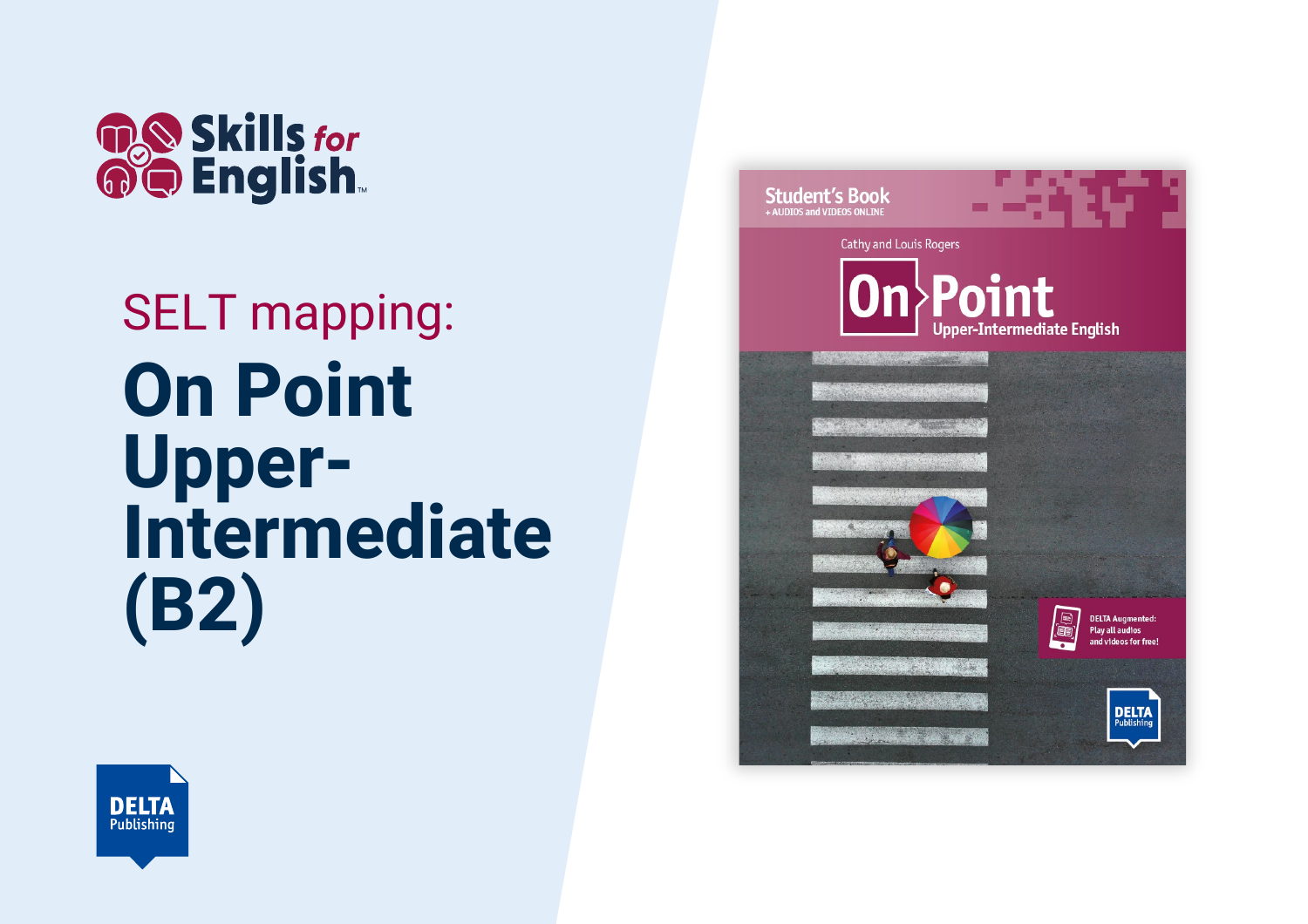## On Point Upper-Intermediate English (B2) Student Book by DELTA Publishing and Skills for English B2 tests

The mapping activity below shows how easily the On Point Upper-Intermediate English (B2) Student Book (2021), published by DELTA Publishing, can be used by teachers and learners to prepare for the Skills for English tests at CEFR B2 level. The table below refers to key activities in On Point Upper-Intermediate English (B2) Student Book and identifies topics, skills and activities which can be most helpful for candidates preparing to take the Skills for English B2 tests. Note that these are INDICATIVE of possible test content only and NOT an indication of what may appear on any Skills for English tests.

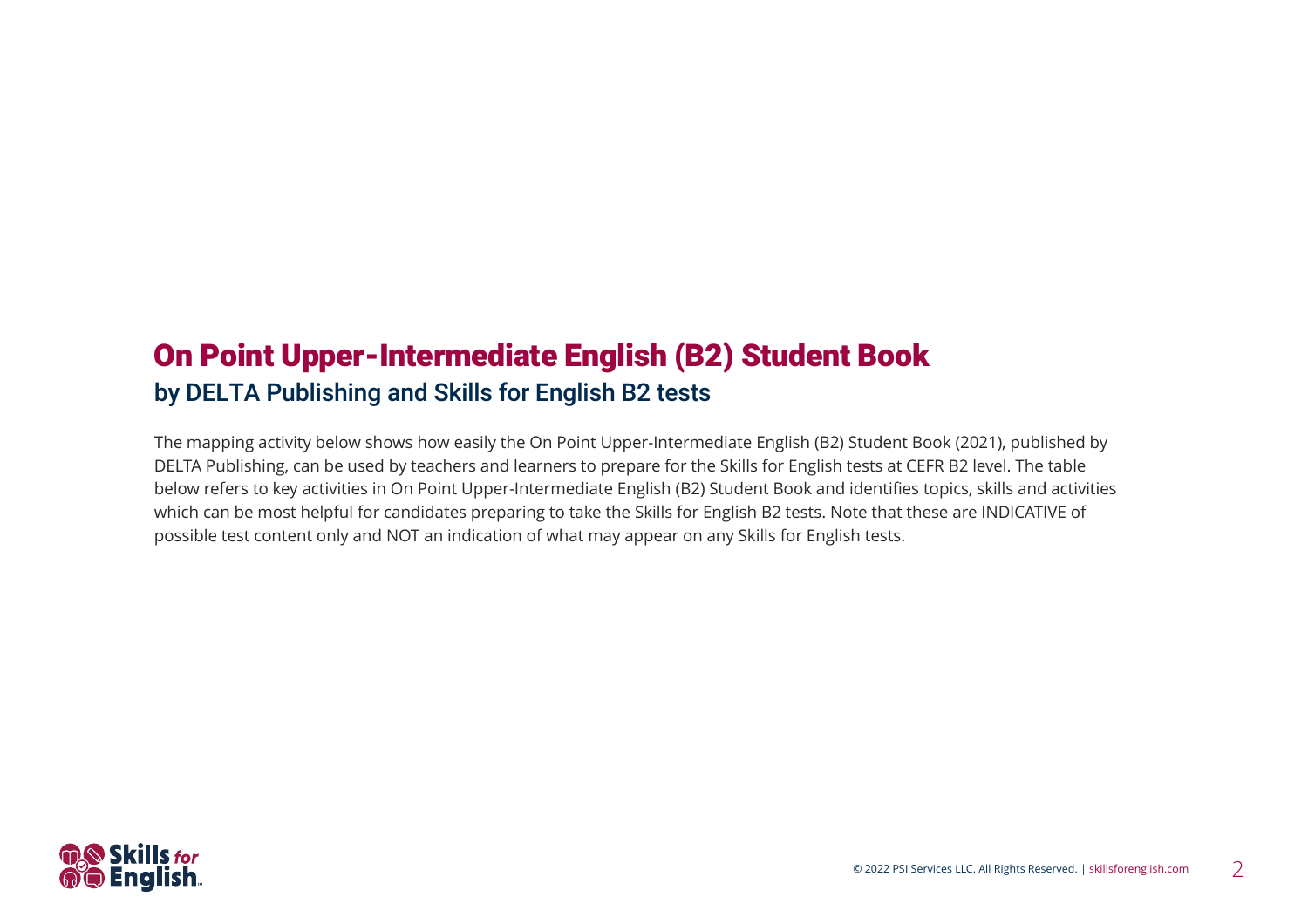|                          | <b>Unit 1: Personality</b>      |                                        |                                                                             |                                                                                 |                                                                                                                          |                                                                            |  |  |  |
|--------------------------|---------------------------------|----------------------------------------|-----------------------------------------------------------------------------|---------------------------------------------------------------------------------|--------------------------------------------------------------------------------------------------------------------------|----------------------------------------------------------------------------|--|--|--|
|                          | <b>Topics and</b><br>vocabulary | <b>Grammar and</b><br><b>Functions</b> | <b>Relevance to</b><br><b>Skills for English</b><br><b>B1 Speaking test</b> | <b>Relevance to B1</b><br><b>Skills for English</b><br><b>Listening test</b>    | <b>Relevance to B1</b><br><b>Skills for English</b><br><b>Reading test</b>                                               | <b>Relevance to B1</b><br><b>Skills for English</b><br><b>Writing test</b> |  |  |  |
| $1A$ :<br>Friendship     | Friendship                      | Question forms                         | Describing friends                                                          | Listening to<br>conversations and<br>identifying key<br>information             | Reading article for<br>specific information                                                                              |                                                                            |  |  |  |
| 1B: My story             | Memory and<br>experience        | Tense review                           | Talking about<br>memories                                                   | Listening for key<br>information                                                | Reading and<br>locating key<br>information,<br>completing<br>True/False/Not<br>given questions and<br>gap-fill sentences |                                                                            |  |  |  |
| 1C: Behaviour            | Feelings and<br>reactions       |                                        |                                                                             |                                                                                 | Reading for<br>information and<br>comprehension                                                                          |                                                                            |  |  |  |
| 1D: Describe<br>yourself |                                 |                                        | Describing qualities<br>and skills                                          | Listening to people<br>talking about jobs<br>and identifying key<br>information |                                                                                                                          | Writing a job<br>application email                                         |  |  |  |

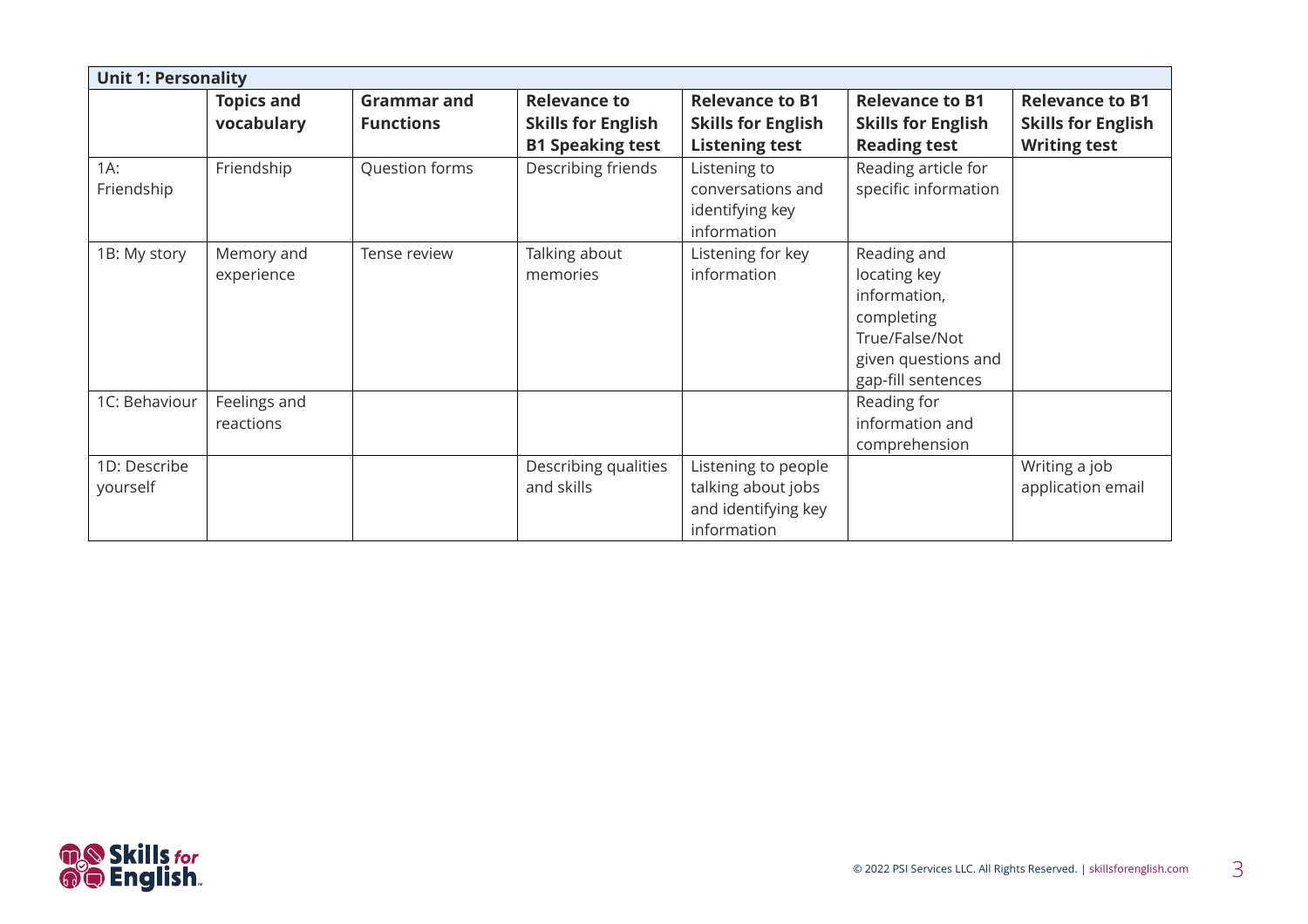| <b>Unit 2: Change</b>       |                                               |                                               |                                                                                    |                                                                                                  |                                                     |                                                     |  |  |
|-----------------------------|-----------------------------------------------|-----------------------------------------------|------------------------------------------------------------------------------------|--------------------------------------------------------------------------------------------------|-----------------------------------------------------|-----------------------------------------------------|--|--|
|                             | <b>Topics and</b><br>vocabulary               | <b>Grammar and</b><br><b>Functions</b>        | <b>Relevance to</b><br><b>Skills for English</b>                                   | <b>Relevance to B1</b><br><b>Skills for English</b>                                              | <b>Relevance to B1</b><br><b>Skills for English</b> | <b>Relevance to B1</b><br><b>Skills for English</b> |  |  |
| 2A: All<br>change           | Phrasal verbs<br>and expressions<br>with keep | Used to, would, be<br>used to, get used<br>to | <b>B1 Speaking test</b><br>Speaking about<br>changes in your life<br>Giving advice | <b>Listening test</b><br>Listening to a radio<br>programme and<br>identifying key<br>information | <b>Reading test</b>                                 | <b>Writing test</b>                                 |  |  |
| 2B:<br>Unexpected<br>events | Adverbs                                       | Narrative tenses                              | Narrating,<br>describing events<br>in your life                                    | Listening for<br>specific<br>information and to<br>complete gapped<br>sentences                  | Reading for specific<br>information                 |                                                     |  |  |
| 2C: Changing<br>lives       | Word families                                 |                                               |                                                                                    |                                                                                                  | Reading for gist<br>and for<br>information          |                                                     |  |  |
| 2D: What's<br>the story?    |                                               |                                               | Telling anecdotes                                                                  | Listening for<br>specific<br>information                                                         | Reading for gist                                    | Writing a<br>narrative/describing<br>events         |  |  |

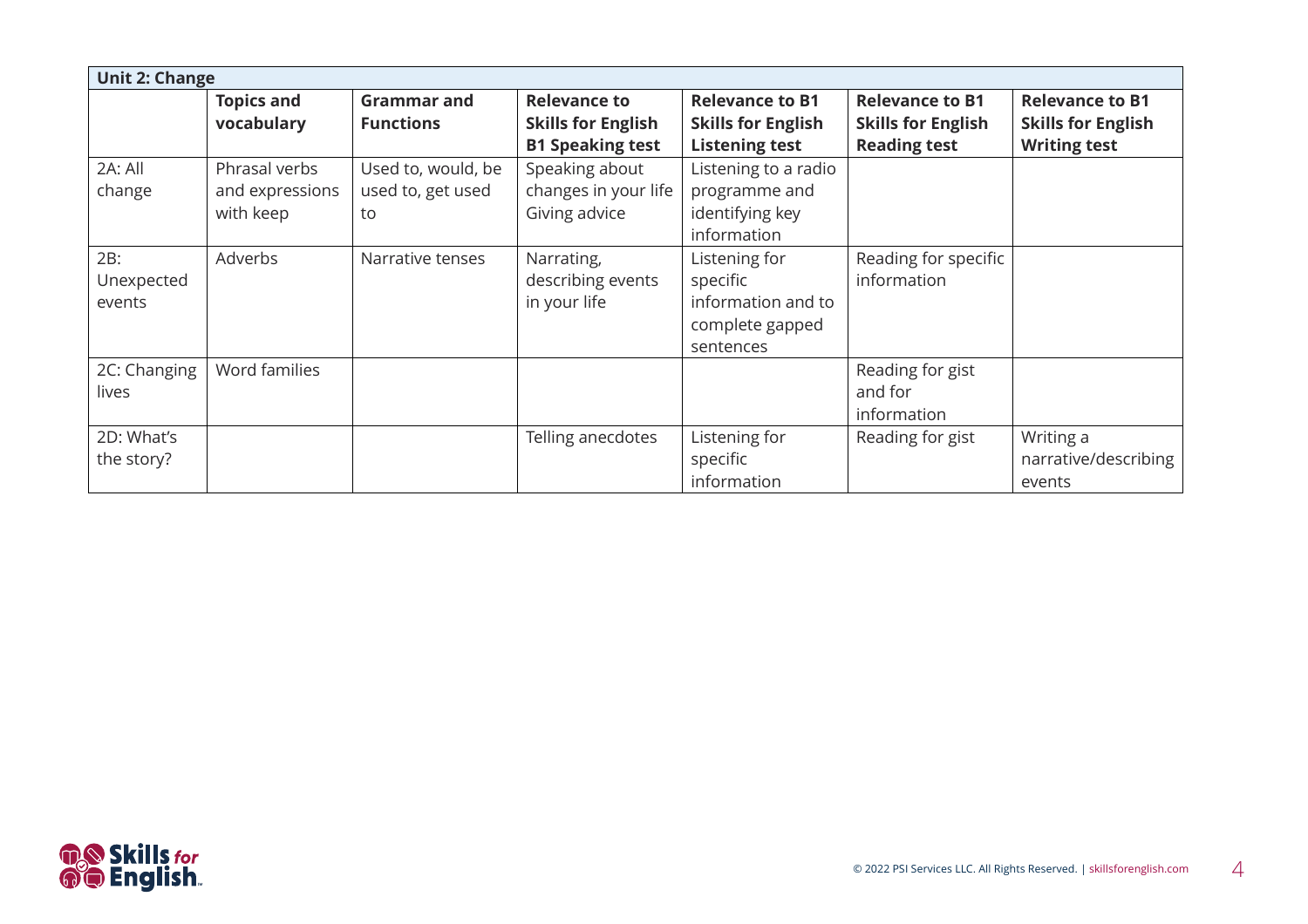| <b>Unit 3: Differences</b> |                                 |                                        |                                                                             |                                                                                                          |                                                                            |                                                                            |  |
|----------------------------|---------------------------------|----------------------------------------|-----------------------------------------------------------------------------|----------------------------------------------------------------------------------------------------------|----------------------------------------------------------------------------|----------------------------------------------------------------------------|--|
|                            | <b>Topics and</b><br>vocabulary | <b>Grammar and</b><br><b>Functions</b> | <b>Relevance to</b><br><b>Skills for English</b><br><b>B1 Speaking test</b> | <b>Relevance to B1</b><br><b>Skills for English</b><br><b>Listening test</b>                             | <b>Relevance to B1</b><br><b>Skills for English</b><br><b>Reading test</b> | <b>Relevance to B1</b><br><b>Skills for English</b><br><b>Writing test</b> |  |
| 3A: Young<br>and old       | Idioms                          | Comparatives                           | Talking about<br>relationships,<br>offering<br>suggestions                  | Listening for<br>specific<br>information                                                                 | Reading for key<br>information                                             |                                                                            |  |
| 3B: Men and<br>women       | Negative<br>prefixes            | Articles                               | Describing famous<br>people, places or<br>buildings                         | Listening to a<br>conversation and<br>matching opinions<br>to speakers                                   | Reading for specific<br>information                                        |                                                                            |  |
| 3C: Black and<br>white     | Adjectives                      |                                        | <b>Exploring solutions</b><br>to problems                                   |                                                                                                          | Reading article and<br>answering multiple<br>choice questions              |                                                                            |  |
| 3D: Rich or<br>poor?       |                                 |                                        | Presenting and<br>countering<br>arguments                                   | Listening to people<br>discussing an issue<br>and identifying<br>opinions and<br>specific<br>information |                                                                            | Writing a for and<br>against essay                                         |  |

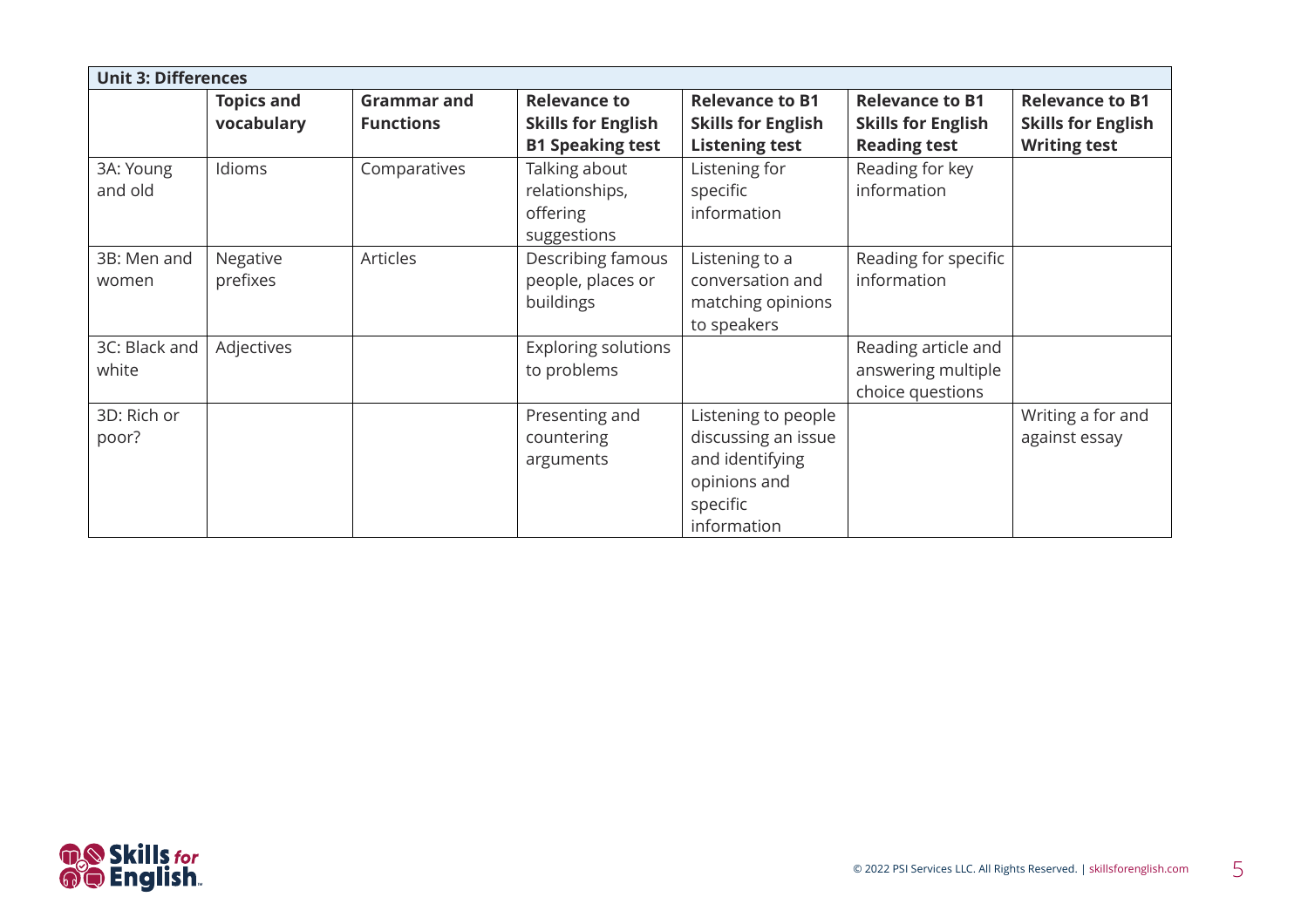| <b>Unit 4: Future world</b>  |                                 |                                                                                                  |                                                                                                                    |                                                                                                     |                                                                            |                                                                            |
|------------------------------|---------------------------------|--------------------------------------------------------------------------------------------------|--------------------------------------------------------------------------------------------------------------------|-----------------------------------------------------------------------------------------------------|----------------------------------------------------------------------------|----------------------------------------------------------------------------|
|                              | <b>Topics and</b><br>vocabulary | <b>Grammar and</b><br><b>Functions</b>                                                           | <b>Relevance to</b><br><b>Skills for English</b><br><b>B1 Speaking test</b>                                        | <b>Relevance to B1</b><br><b>Skills for English</b><br><b>Listening test</b>                        | <b>Relevance to B1</b><br><b>Skills for English</b><br><b>Reading test</b> | <b>Relevance to B1</b><br><b>Skills for English</b><br><b>Writing test</b> |
| 4A: future<br>plans          | Planning                        | Future forms                                                                                     | Talking about<br>major events in<br>your life, predicting<br>future events                                         | Listening to a<br>podcast for specific<br>information and<br>answering multiple<br>choice questions |                                                                            |                                                                            |
| 4B: Our<br>future<br>society | Social issues                   | <b>Future Perfect</b><br>Simple, Future<br>Continuous and<br><b>Future Perfect</b><br>Continuous | Exploring global<br>issues, giving<br>opinions and<br>presenting<br>solutions,<br>discussing future<br>predictions |                                                                                                     | Reading article and<br>completing a<br>matching activity                   |                                                                            |
| 4C: A fairer<br>future       | Social issues                   |                                                                                                  | Exploring social<br>issues                                                                                         |                                                                                                     | Reading article for<br>comprehension                                       |                                                                            |
| 4D: Change<br>your life      |                                 |                                                                                                  | Giving an informal<br>presentation                                                                                 | Listening to a<br>presentation and<br>completing gapped<br>sentences                                |                                                                            | Writing an<br>informal email<br>giving advice                              |

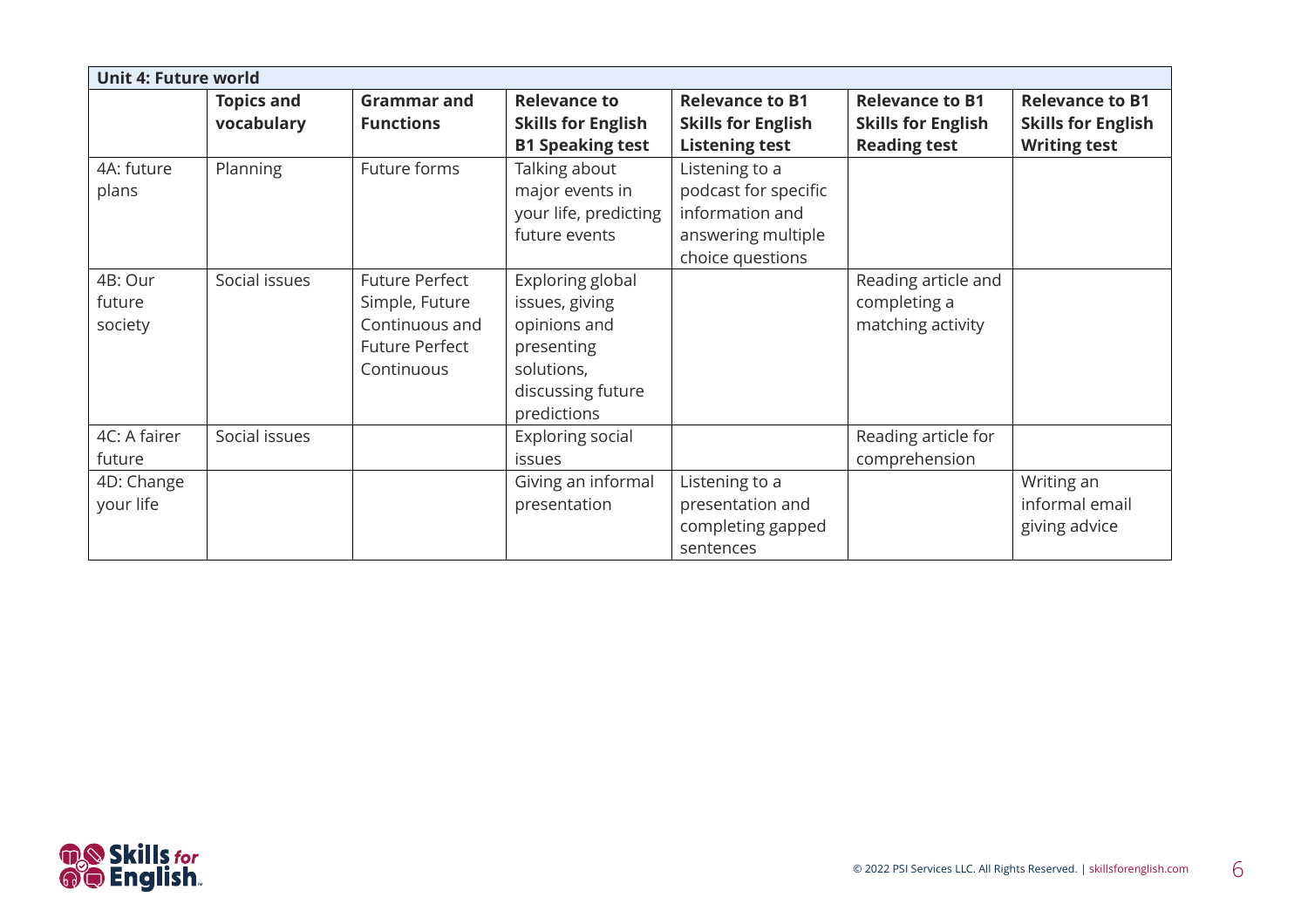|                         | <b>Unit 5: Image</b>                   |                                        |                                                                             |                                                                                                                 |                                                                            |                                                                            |  |  |
|-------------------------|----------------------------------------|----------------------------------------|-----------------------------------------------------------------------------|-----------------------------------------------------------------------------------------------------------------|----------------------------------------------------------------------------|----------------------------------------------------------------------------|--|--|
|                         | <b>Topics and</b><br>vocabulary        | <b>Grammar and</b><br><b>Functions</b> | <b>Relevance to</b><br><b>Skills for English</b><br><b>B1 Speaking test</b> | <b>Relevance to B1</b><br><b>Skills for English</b><br><b>Listening test</b>                                    | <b>Relevance to B1</b><br><b>Skills for English</b><br><b>Reading test</b> | <b>Relevance to B1</b><br><b>Skills for English</b><br><b>Writing test</b> |  |  |
| 5A: Fashion             | Fashion                                | Passives                               | Talking about<br>clothes and<br>fashion, giving<br>opinions                 | Listening for<br>specific<br>information                                                                        | Reading for<br>information and<br>comprehension                            |                                                                            |  |  |
| 5B:<br>Individuals      | Forming<br>adjectives with<br>suffixes | Have/get<br>something done             |                                                                             | Listening to a<br>conversation and<br>identifying specific<br>information                                       | Reading article for<br>comprehension                                       |                                                                            |  |  |
| 5C: Me,<br>myself and I |                                        |                                        | Talking about<br>technology and<br>social media use                         |                                                                                                                 | Reading an article<br>for comprehension                                    |                                                                            |  |  |
| 5D: But is it<br>art?   |                                        |                                        | Talking about art                                                           | Listening to people<br>discussing<br>something they are<br>going to buy,<br>identifying specific<br>information |                                                                            | Writing a<br>persuasive essay,<br>making<br>concessions                    |  |  |

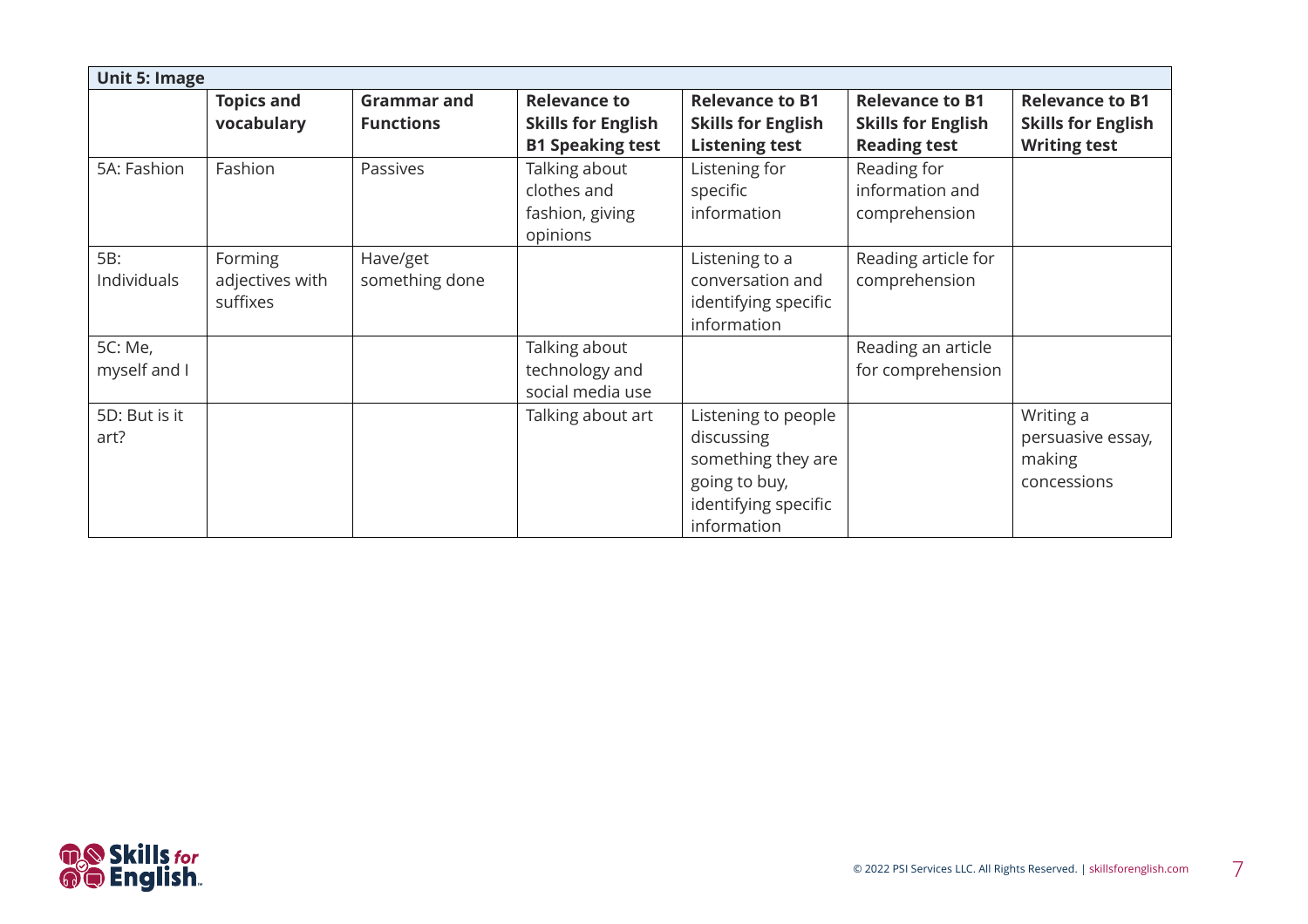| <b>Unit 6: Freedom</b>       |                                   |                                                                                              |                                                                             |                                                                              |                                                                            |                                                                            |  |  |
|------------------------------|-----------------------------------|----------------------------------------------------------------------------------------------|-----------------------------------------------------------------------------|------------------------------------------------------------------------------|----------------------------------------------------------------------------|----------------------------------------------------------------------------|--|--|
|                              | <b>Topics and</b><br>vocabulary   | <b>Grammar and</b><br><b>Functions</b>                                                       | <b>Relevance to</b><br><b>Skills for English</b><br><b>B1 Speaking test</b> | <b>Relevance to B1</b><br><b>Skills for English</b><br><b>Listening test</b> | <b>Relevance to B1</b><br><b>Skills for English</b><br><b>Reading test</b> | <b>Relevance to B1</b><br><b>Skills for English</b><br><b>Writing test</b> |  |  |
| 6A: Not<br>allowed           | Verbs and<br>phrases for<br>rules | Past modals:<br>obligation,<br>prohibition and<br>permission,<br>Past modals:<br>probability | <b>Discussing</b><br>obligations rules                                      | Listening for<br>specific<br>information                                     | Reding for<br>comprehension                                                |                                                                            |  |  |
| 6B:<br>Controlling<br>people | Verb+ noun<br>collocation         | Zero and first<br>conditionals<br>Future time clauses                                        | Giving opinions<br>and justifying own<br>position                           | Listening to an<br>interview and<br>identifying specific<br>information      | Reading for<br>comprehension                                               |                                                                            |  |  |
| 6C: Cameras<br>everywhere    | Near synonyms                     |                                                                                              |                                                                             |                                                                              | Reading an article<br>for gist and<br>comprehension                        |                                                                            |  |  |
| 6D: Living<br>together       |                                   |                                                                                              | Making<br>suggestions and<br>showing<br>reservation                         | Listening for key<br>information                                             |                                                                            | Writing formally,<br>describing rules<br>and regulations                   |  |  |

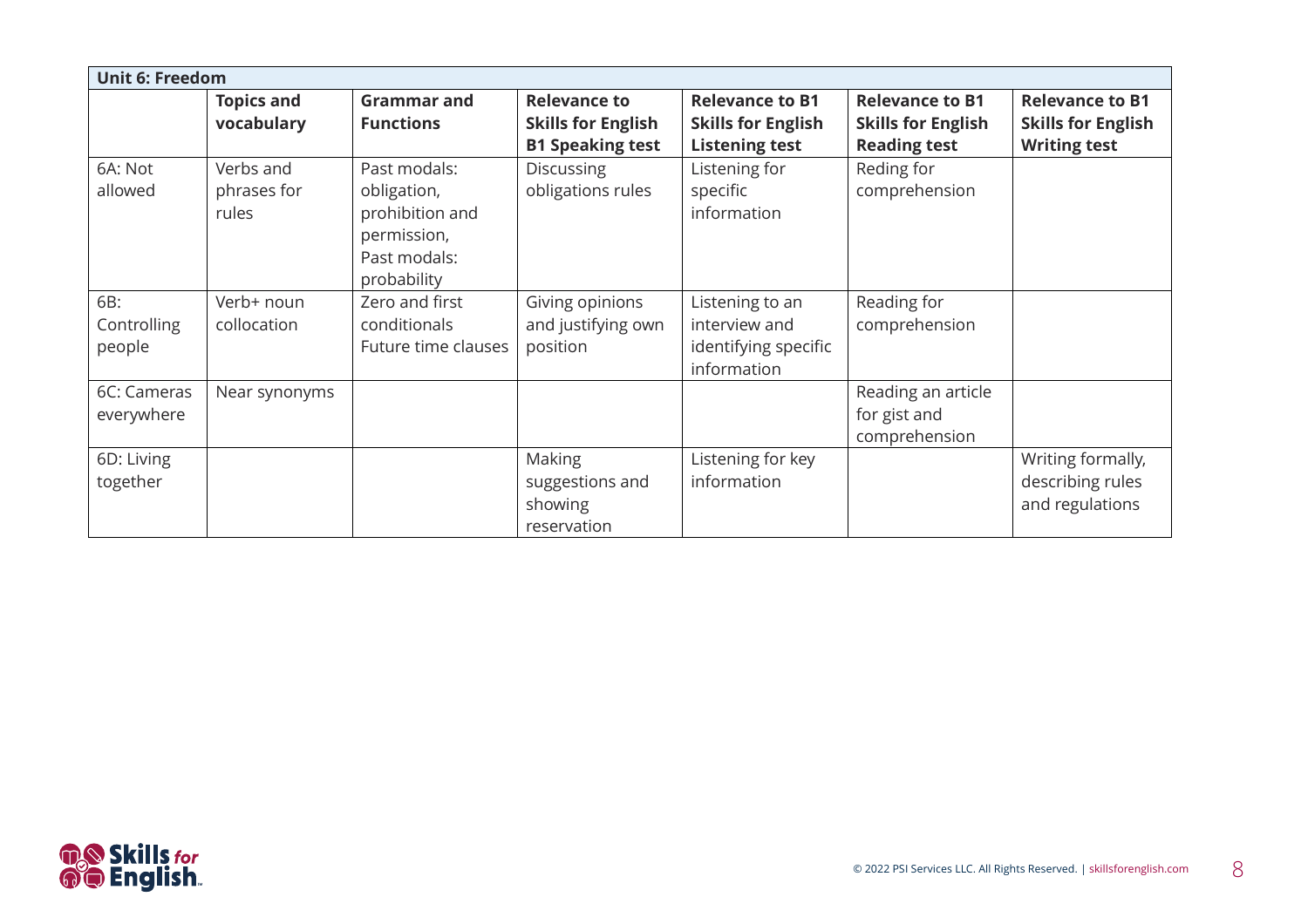| <b>Unit 7: Decisions</b>         |                                         |                                               |                                                                             |                                                                                                        |                                                                            |                                                                            |  |
|----------------------------------|-----------------------------------------|-----------------------------------------------|-----------------------------------------------------------------------------|--------------------------------------------------------------------------------------------------------|----------------------------------------------------------------------------|----------------------------------------------------------------------------|--|
|                                  | <b>Topics and</b><br>vocabulary         | <b>Grammar and</b><br><b>Functions</b>        | <b>Relevance to</b><br><b>Skills for English</b><br><b>B1 Speaking test</b> | <b>Relevance to B1</b><br><b>Skills for English</b><br><b>Listening test</b>                           | <b>Relevance to B1</b><br><b>Skills for English</b><br><b>Reading test</b> | <b>Relevance to B1</b><br><b>Skills for English</b><br><b>Writing test</b> |  |
| 7A: Life-<br>changing<br>moments | Expressions<br>connected with<br>risk   | Second, Third and<br><b>Mixed Conditional</b> | Talking about<br>taking risks, such<br>as doing a<br>dangerous sport        | Listening to people<br>discussing<br>decisions they have<br>made and<br>completing gapped<br>sentences |                                                                            |                                                                            |  |
| 7B: Regrets                      | Phrases for<br>talking about<br>regrets | Past regrets<br>Present regrets               | Exploring past<br>decisions                                                 | Listening to a pod<br>case for specific<br>information                                                 | Reading an article<br>for comprehension                                    |                                                                            |  |
| 7C: Bad<br>decisions             |                                         |                                               |                                                                             |                                                                                                        | Reading article for<br>information and<br>gist                             |                                                                            |  |
| 7D: Trouble<br>ahead             |                                         |                                               | Discussing past<br>experiences                                              |                                                                                                        |                                                                            | Writing a problem<br>and solution essay                                    |  |

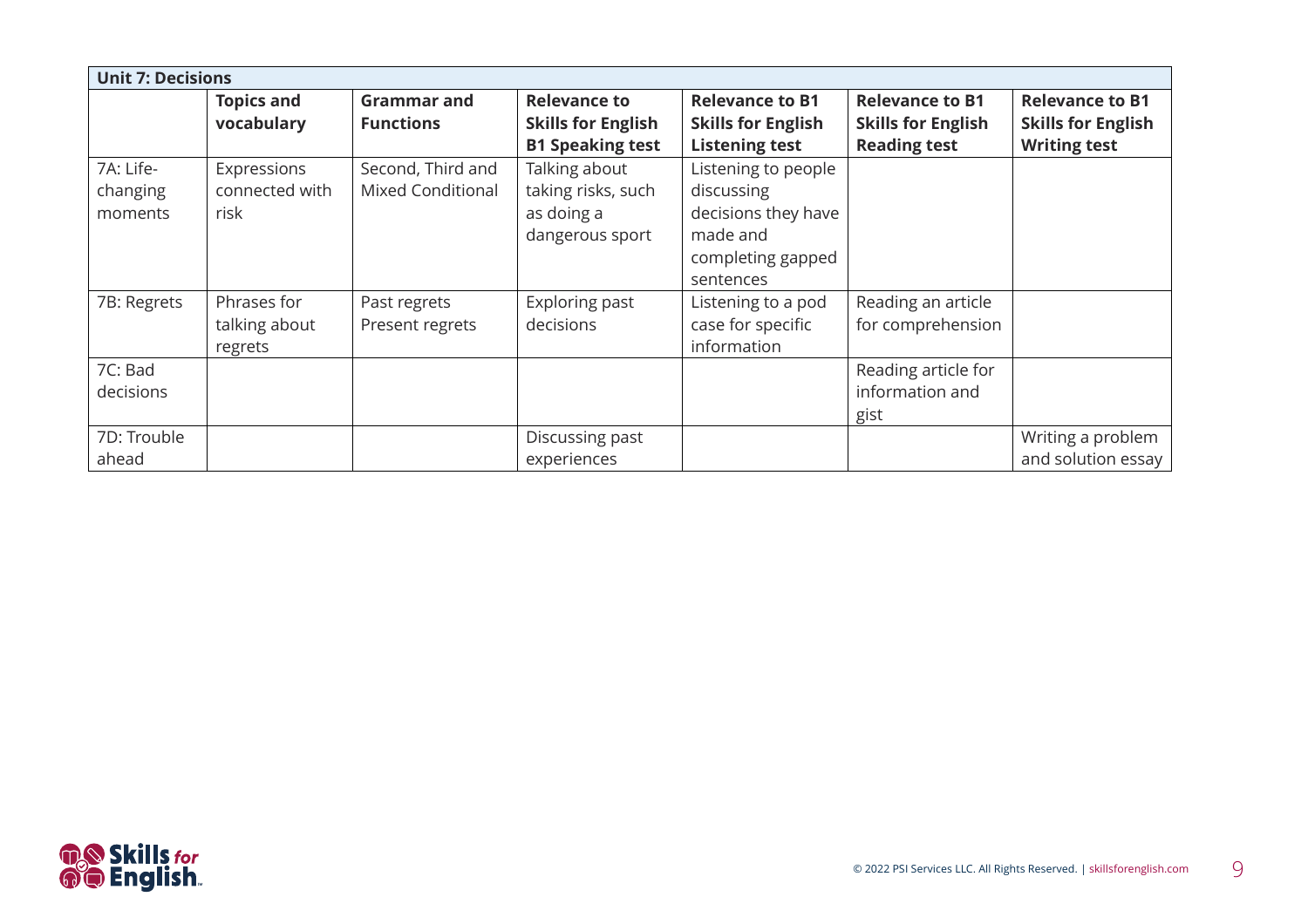| <b>Unit 8: Media</b>         |                                 |                                        |                                                                             |                                                                                                        |                                                                            |                                                                            |  |
|------------------------------|---------------------------------|----------------------------------------|-----------------------------------------------------------------------------|--------------------------------------------------------------------------------------------------------|----------------------------------------------------------------------------|----------------------------------------------------------------------------|--|
|                              | <b>Topics and</b><br>vocabulary | <b>Grammar and</b><br><b>Functions</b> | <b>Relevance to</b><br><b>Skills for English</b><br><b>B1 Speaking test</b> | <b>Relevance to B1</b><br><b>Skills for English</b><br><b>Listening test</b>                           | <b>Relevance to B1</b><br><b>Skills for English</b><br><b>Reading test</b> | <b>Relevance to B1</b><br><b>Skills for English</b><br><b>Writing test</b> |  |
| 8A: Global<br><b>SUCCESS</b> | Media                           | Quantifiers and<br>determiners         | Discussing media<br>consumption                                             | Listening to a radio<br>programme and<br>identifying key and<br>specific<br>information                | Reading for gist<br>and information                                        |                                                                            |  |
| 8B: What<br>happened?        |                                 | Reported speech<br>Reporting verbs     | Talking about the<br>news                                                   | Listening to radio<br>programme for key<br>and specific<br>information                                 |                                                                            |                                                                            |  |
| 8C: Big data                 | Opinion<br>adjectives           |                                        | Talking about<br>media use and<br>privacy                                   |                                                                                                        | Reading for<br>information and<br>comprehension                            |                                                                            |  |
| 8D: Tell me<br>about it      |                                 |                                        | Talking about news<br>stories                                               | Listening to people<br>talking about news<br>stories; listening<br>for key and specific<br>information |                                                                            | Writing a report                                                           |  |

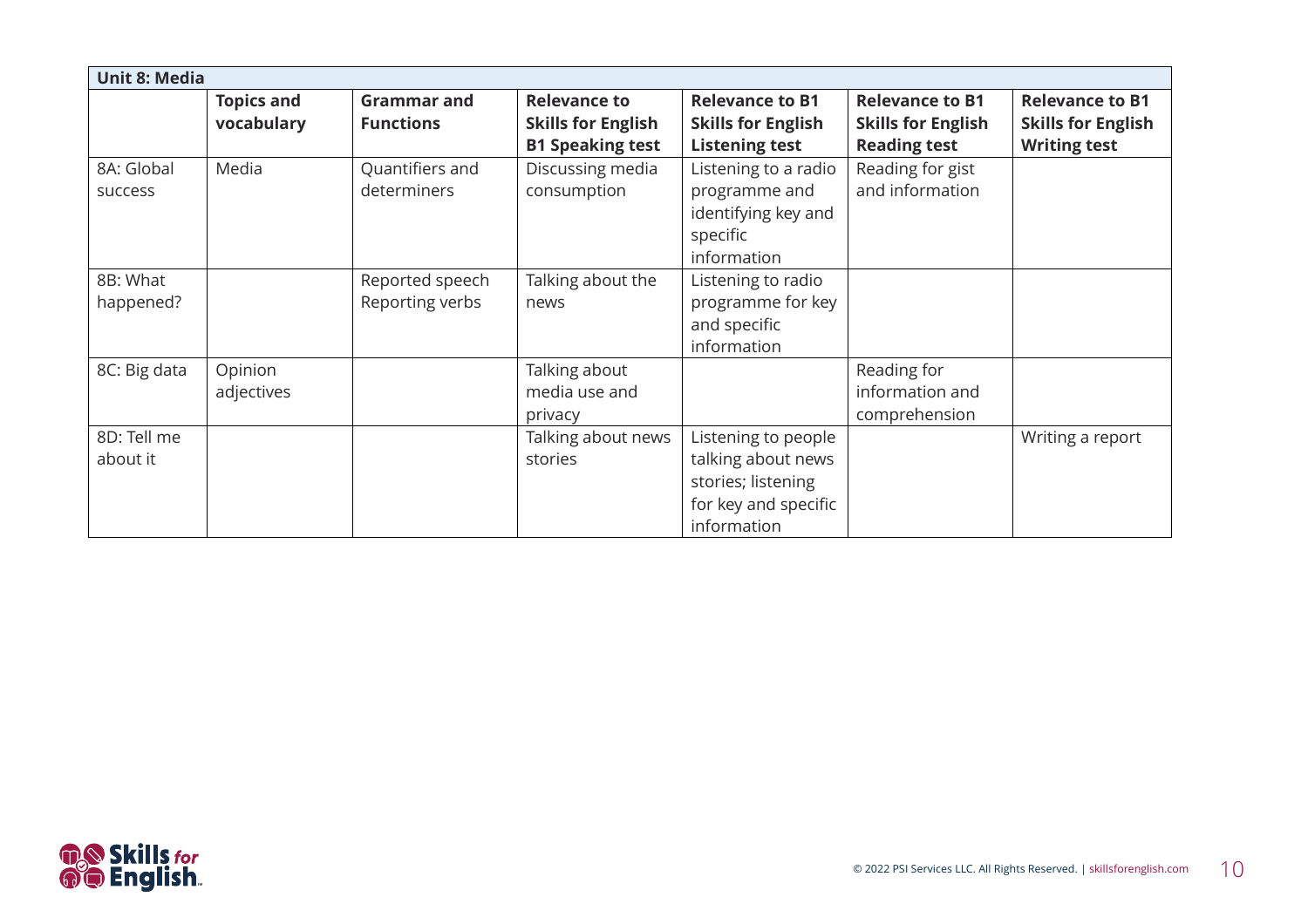| <b>Unit 9: Crime</b> |                   |                    |                           |                           |                           |                           |  |  |
|----------------------|-------------------|--------------------|---------------------------|---------------------------|---------------------------|---------------------------|--|--|
|                      | <b>Topics and</b> | <b>Grammar and</b> | <b>Relevance to</b>       | <b>Relevance to B1</b>    | <b>Relevance to B1</b>    | <b>Relevance to B1</b>    |  |  |
|                      | vocabulary        | <b>Functions</b>   | <b>Skills for English</b> | <b>Skills for English</b> | <b>Skills for English</b> | <b>Skills for English</b> |  |  |
|                      |                   |                    | <b>B1 Speaking test</b>   | <b>Listening test</b>     | <b>Reading test</b>       | <b>Writing test</b>       |  |  |
| 9A: Is it a          | Crime             | Verb patterns      |                           | Listening to a news       | Reading article for       |                           |  |  |
| crime?               |                   |                    |                           | reports for key and       | key and specific          |                           |  |  |
|                      |                   |                    |                           | specific                  | information               |                           |  |  |
|                      |                   |                    |                           | information               |                           |                           |  |  |
| 9B: Tell the         | Phrasal verbs     | -ing forms and     | Discussing                | Listening for gist        |                           |                           |  |  |
| truth                |                   | infinitives with   | personal                  | and specific              |                           |                           |  |  |
|                      |                   | different meanings | experiences               | information               |                           |                           |  |  |
| 9C:                  | Online crime      |                    | Discussing issues         |                           | Reading article for       |                           |  |  |
| Reformed             |                   |                    | of cybercrime             |                           | key and specific          |                           |  |  |
|                      |                   |                    |                           |                           | information               |                           |  |  |
| 9D: Street           |                   |                    | Reporting an event        | Listening to people       |                           | Writing an email          |  |  |
| crime                |                   |                    |                           | describing what           |                           | or blog, giving           |  |  |
|                      |                   |                    |                           | happened                  |                           | advice                    |  |  |